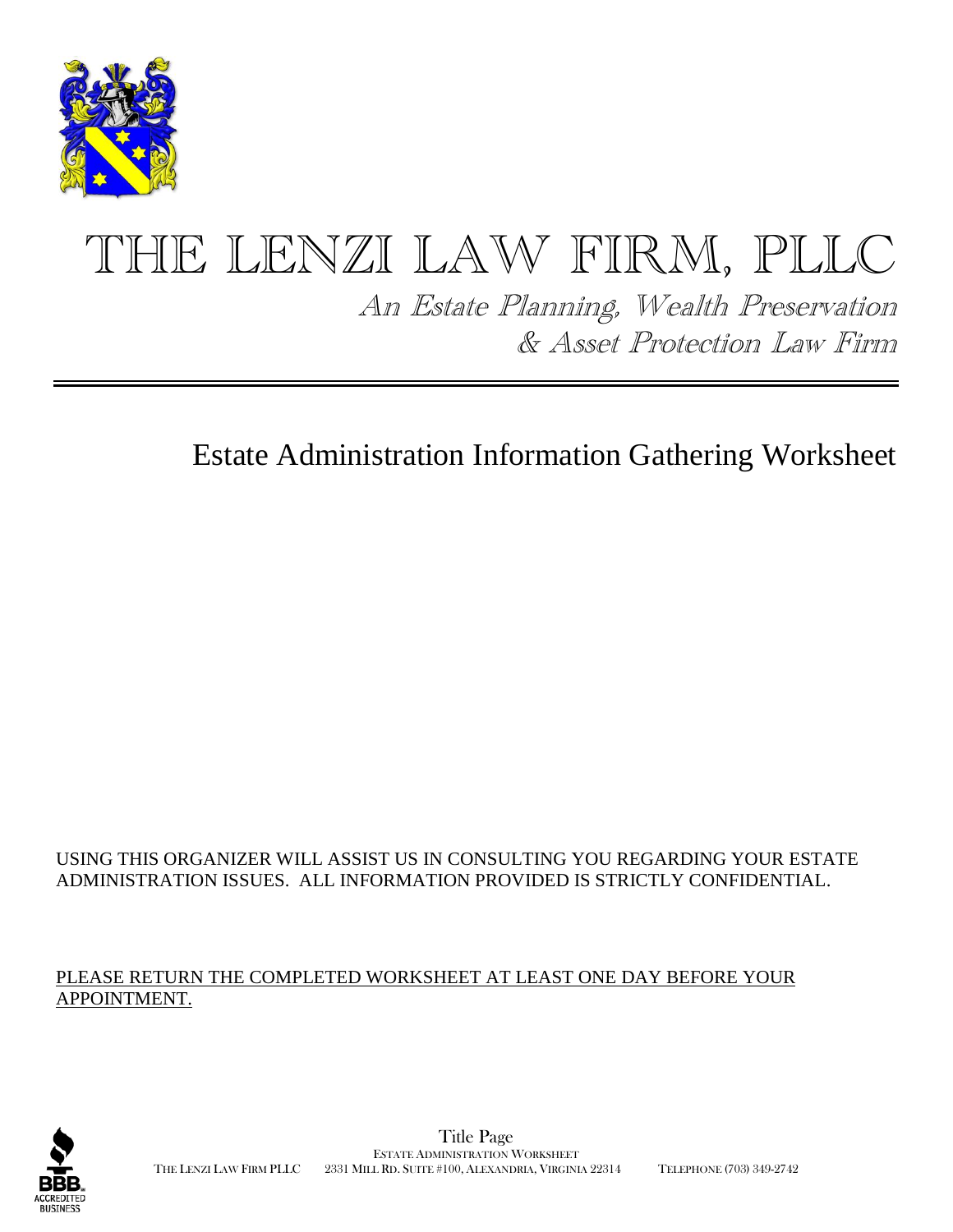# **CLIENT'S PERSONAL INFORMATION**

| Client's Legal Name |                                                                                |  |
|---------------------|--------------------------------------------------------------------------------|--|
|                     | (name most often used to title property and accounts)                          |  |
|                     | Also Known As                                                                  |  |
|                     | (other names used to title property and accounts)                              |  |
|                     |                                                                                |  |
|                     |                                                                                |  |
|                     |                                                                                |  |
|                     |                                                                                |  |
|                     | E-mail Address $\Box$ It is okay to communicate with me via my E-mail address. |  |
|                     |                                                                                |  |
|                     |                                                                                |  |
|                     | (name most often used to title property and accounts)                          |  |
|                     | Also Known As                                                                  |  |
|                     | (other names used to title property and accounts)                              |  |
|                     |                                                                                |  |
|                     |                                                                                |  |
|                     |                                                                                |  |
|                     |                                                                                |  |
|                     | E-mail Address $\Box$ It is okay to communicate with me via my E-mail address. |  |

#### **CHILDREN AND/OR OTHER FAMILY MEMBERS**

*(Use full legal name. Use "JT" if both spouses are the parents, "H" if husband is the parent, "W" if wife is the parent, "S" if a single parent.)*

| <b>Name</b>                                                                                                           | <b>Birth date</b>                                                               | <b>Parent or Relationship</b>                                                                                         |
|-----------------------------------------------------------------------------------------------------------------------|---------------------------------------------------------------------------------|-----------------------------------------------------------------------------------------------------------------------|
|                                                                                                                       |                                                                                 |                                                                                                                       |
| <u> 1989 - Johann Barn, mars et al. 1989 - Anna ann an Carl an Carl ann an t-Alban ann an t-Alban ann an t-Alban</u>  |                                                                                 |                                                                                                                       |
| <u> 1989 - Johann Stoff, amerikansk politiker (* 1908)</u>                                                            |                                                                                 | <u> 1989 - Jan Bernard Bernard, mangang pada pada 1990 - pada pada 1991 - pada pada 1991 - pada pada pada 1991 -</u>  |
| <u> 1989 - Johann Stoff, amerikansk politiker (* 1908)</u><br>Comments:                                               |                                                                                 |                                                                                                                       |
| <u> 1980 - Jan Samuel Barbara, martin da shekarar 1980 - Andrea Samuel Barbara, mashrida a tsarinin da shekara</u>    |                                                                                 | <u> 1989 - Jan Barbarat, manazarta da kasas da shekara 1989 - An an Indonesia.</u>                                    |
| <u> 1999 - Johann Barn, mars and de Branch Barn, mars and de Branch Barn, mars and de Branch Barn, mars and de Br</u> |                                                                                 | <u> 1990 - Jan Barat, politik eta politik eta politik eta politik eta politik eta politik eta politik eta politik</u> |
| <u> 1980 - Jan Samuel Barbara, martin da shekarar 1980 - Andrea Samuel Barbara, mashrida a tsarinin da shekara</u>    | the contract of the contract of the contract of the contract of the contract of |                                                                                                                       |

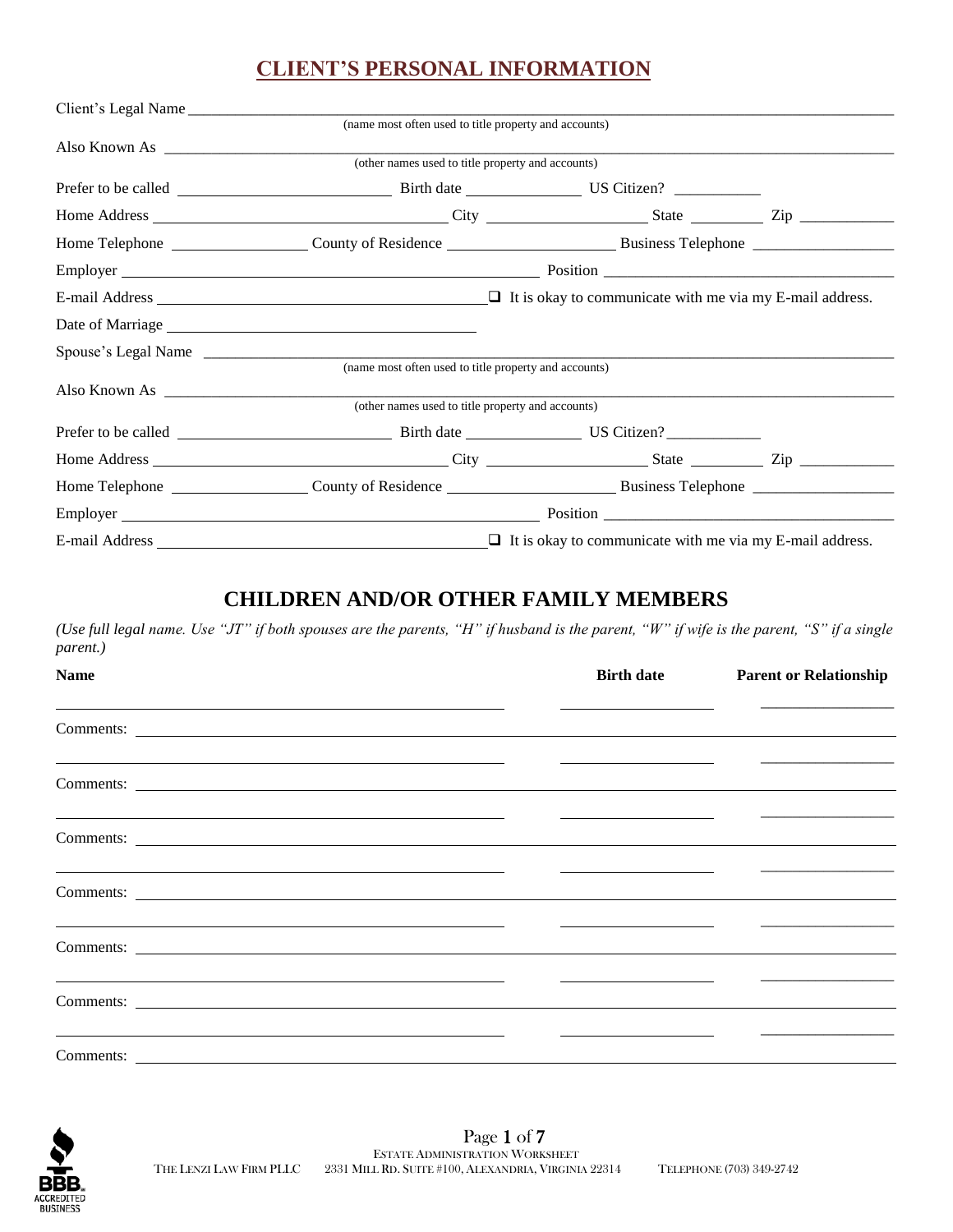# **DECEDENT'S PERSONAL INFORMATION**

| Legal Name          |                                                       |  |  |
|---------------------|-------------------------------------------------------|--|--|
|                     | (name most often used to title property and accounts) |  |  |
|                     |                                                       |  |  |
|                     | (other names used to title property and accounts)     |  |  |
|                     |                                                       |  |  |
|                     |                                                       |  |  |
| County of Residence |                                                       |  |  |
|                     |                                                       |  |  |
|                     |                                                       |  |  |
|                     | (name most often used to title property and accounts) |  |  |
| Also Known As       |                                                       |  |  |
|                     | (other names used to title property and accounts)     |  |  |
|                     |                                                       |  |  |
|                     |                                                       |  |  |
|                     |                                                       |  |  |

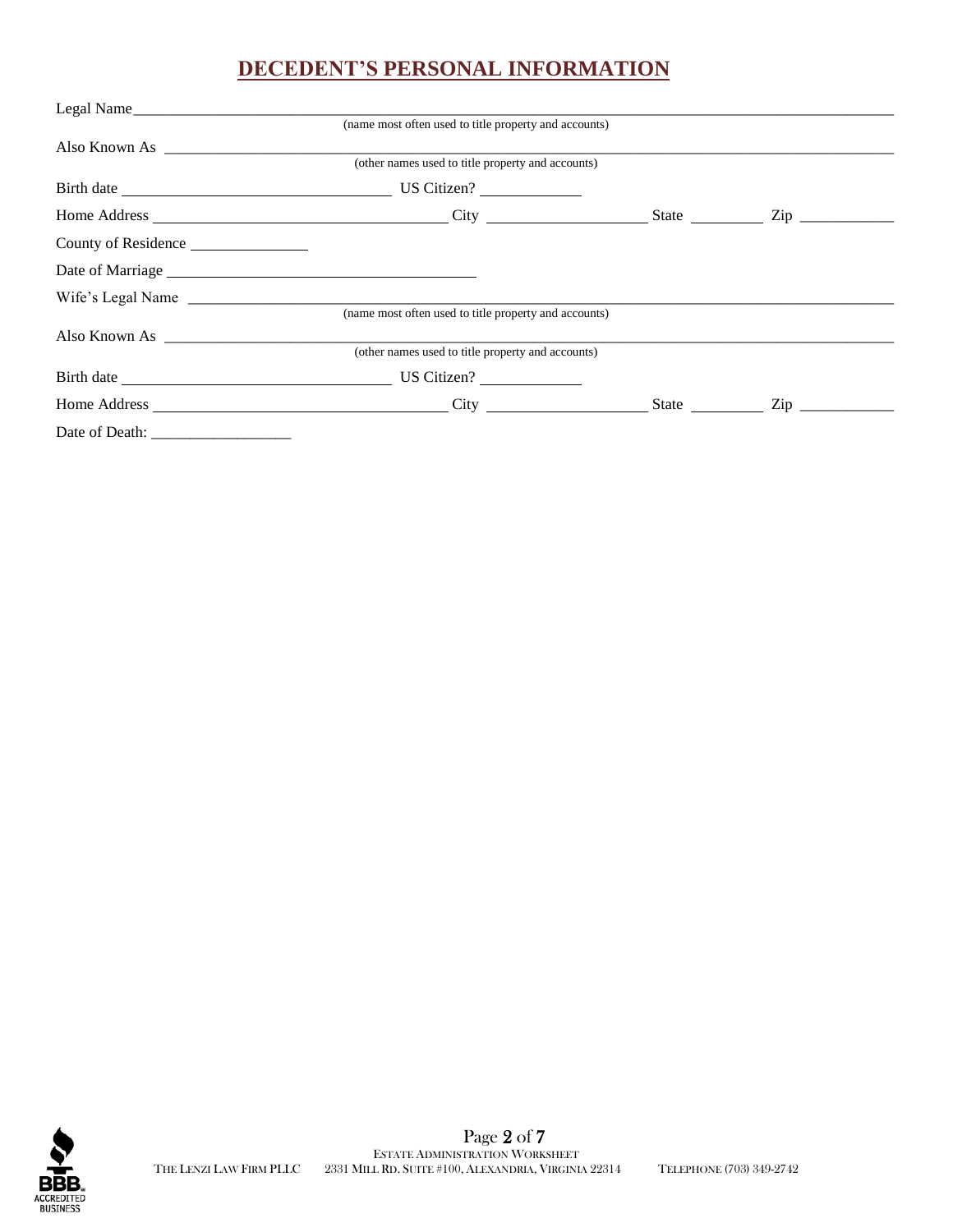#### **DECEDENT'S PROPERTY INFORMATION**

# **INSTRUCTIONS FOR COMPLETING THE PROPERTY INFORMATION CHECKLIST**

**General Headings** This *Decedent's Property Information* checklist is designed to help you list all the property owned and what it is worth. If property doesn't exist under a particular heading, just leave that section blank. Under certain headings there may be more property than can be listed on this checklist. If so, use **extra sheets** of paper to list the additional property.

#### **Type** Immediately after the heading for each kind of property is a brief explanation of what property you should list under that heading.

**"Owner" of Property** It is **extremely important to know exactly how each asset is owned.** For each asset, please indicate how the property is titled. When doing so, please use the following abbreviations:

| <b>Owner of Property</b>                                                      | Use        |
|-------------------------------------------------------------------------------|------------|
| If married, Husband's name alone, with no other person                        | H          |
| If married, Wife's name alone, with no other person                           | W          |
| If married, Tenancy by the Entirety with spouse                               | TE         |
| Joint Tenancy with someone other than a spouse, i.e. a<br>child, parent, etc. | <b>JTO</b> |
| If you cannot determine how the property is owned                             |            |

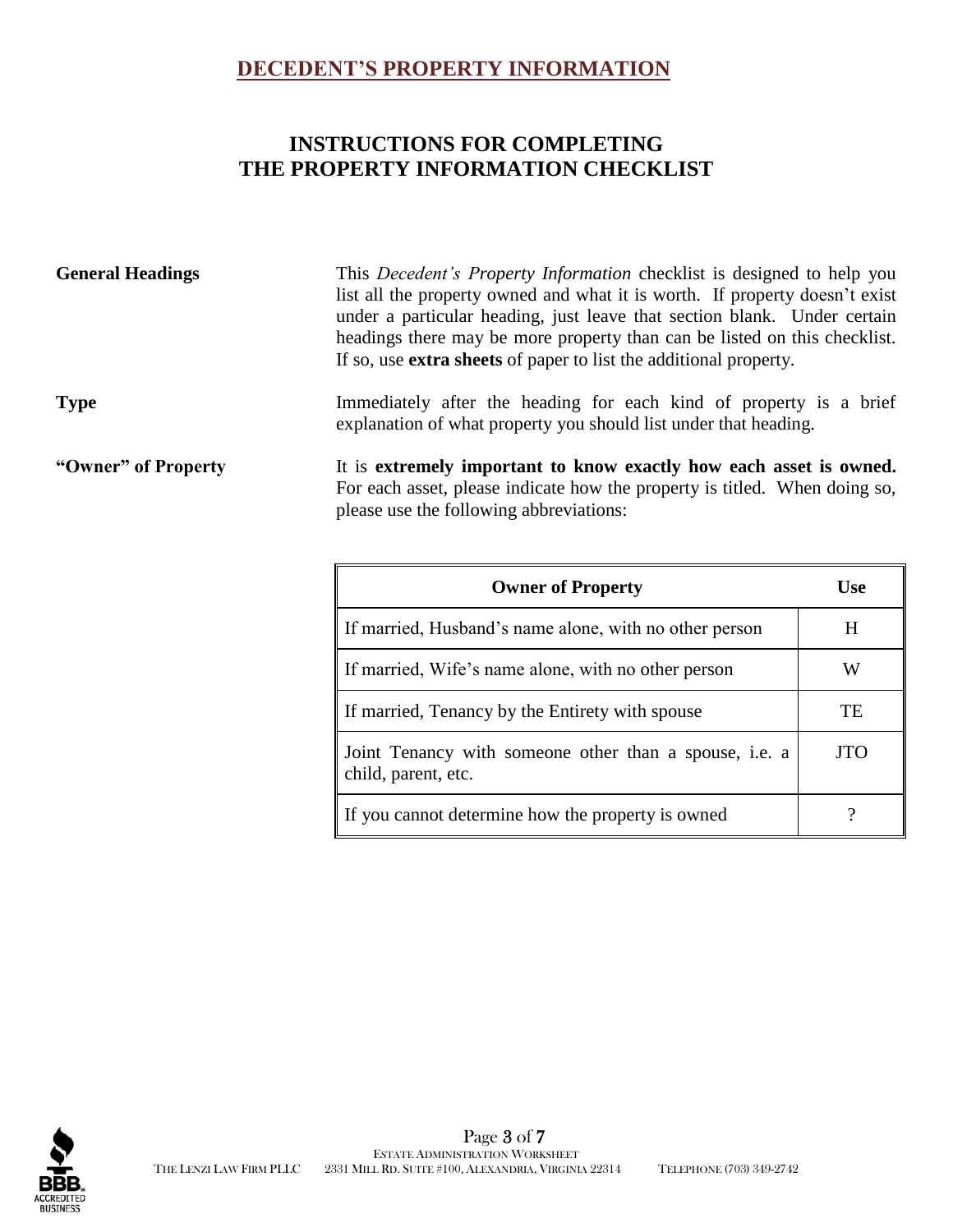#### **REAL PROPERTY**

**TYPE:** Any interest in real estate including the family residence, vacation home, time share, vacant land, etc.

| <b>General Description</b> | Tax Id. /Parcel No. | Owner        | <b>Market</b><br><b>Value</b> | Loan<br><b>Balance</b> |
|----------------------------|---------------------|--------------|-------------------------------|------------------------|
|                            |                     |              |                               |                        |
|                            |                     |              |                               |                        |
|                            |                     | <b>Total</b> |                               |                        |

#### **FURNITURE AND PERSONAL EFFECTS**

**TYPE:** List separately only major personal effects such as jewelry, collections, antiques, furs, and all other valuable non-business personal property *(indicate type below and give a lump sum value for miscellaneous, less valuable items.).*

| <b>Type or Description</b>                                                                                           | Owner        | <b>Market Value</b> |
|----------------------------------------------------------------------------------------------------------------------|--------------|---------------------|
| Miscellaneous Furniture and Household Effects (Total)                                                                |              |                     |
|                                                                                                                      |              |                     |
|                                                                                                                      |              |                     |
|                                                                                                                      |              |                     |
|                                                                                                                      |              |                     |
|                                                                                                                      | <b>Total</b> |                     |
| $\mathbf{r}$ , and $\mathbf{r}$ and $\mathbf{r}$ and $\mathbf{r}$ and $\mathbf{r}$ and $\mathbf{r}$ and $\mathbf{r}$ |              |                     |

# **AUTOMOBILES, BOATS AND RVS**

**TYPE:** For each motor vehicle, boat, RV, etc. please list the following: description, how titled, market value and *encumbrance*:

# **BANK & SAVINGS ACCOUNTS**

**TYPE:** Checking Account "CA", Savings Account "SA", Certificates of Deposit "CD", Money Market "MM" (*indicate type below). Do not include IRAs or 401(k)s here*

| Name of Institution and account number | Type | Owner        | Amount |
|----------------------------------------|------|--------------|--------|
|                                        |      |              |        |
|                                        |      |              |        |
|                                        |      |              |        |
|                                        |      |              |        |
|                                        |      | <b>Total</b> |        |

Note: If the Account is in for the benefit of a minor, please specify and give minor's name.

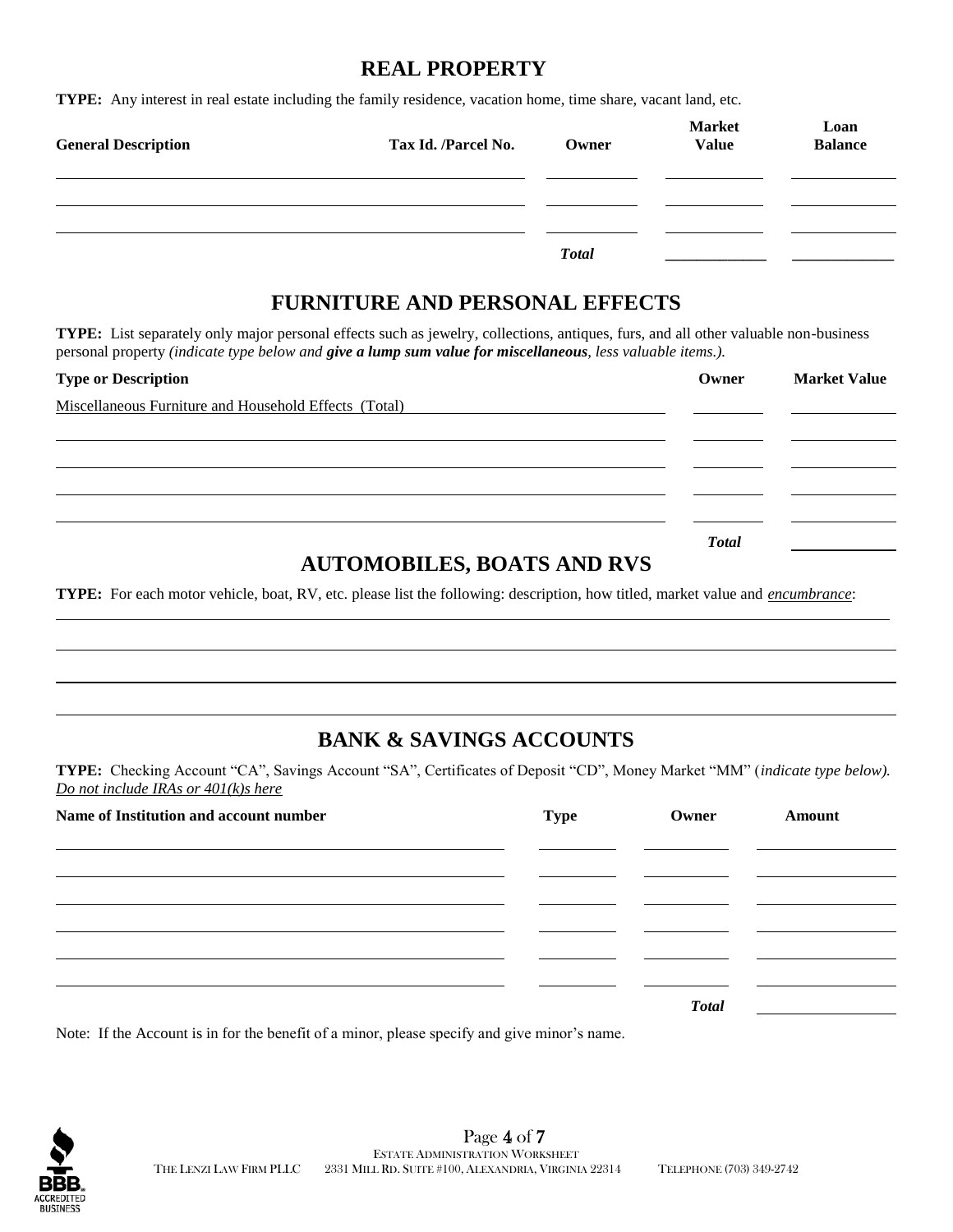#### **STOCKS AND BONDS**

**TYPE:** List any and all stocks and bonds owned. If held in a brokerage account, lump them together under each account. *(indicate type below)*

| <b>Stocks, Bonds or Investment Accounts</b> | <b>Type</b> | <b>Acct. Number</b> | Owner        | Amount |
|---------------------------------------------|-------------|---------------------|--------------|--------|
|                                             |             |                     |              |        |
|                                             |             |                     |              |        |
|                                             |             |                     |              |        |
|                                             |             |                     |              |        |
|                                             |             |                     | <b>Total</b> |        |

#### **LIFE INSURANCE POLICES AND ANNUITIES**

**TYPE:** Term, whole life, split dollar, group life, annuity. **ADDITIONAL INFORMATION:** Insurance company, type, face amount (death benefit), whose life is insured, who owns the policy, the current beneficiaries, who pays the premium, and who is the life insurance agent.

*Total*

# **RETIREMENT PLANS**

**TYPE:** Pension (P), Profit Sharing (PS), H.R. 10, IRA, SEP, 401(K). **ADDITIONAL INFORMATION:** Describe the type of plan, the plan name, the current value of the plan, and any other pertinent information.

*Total*

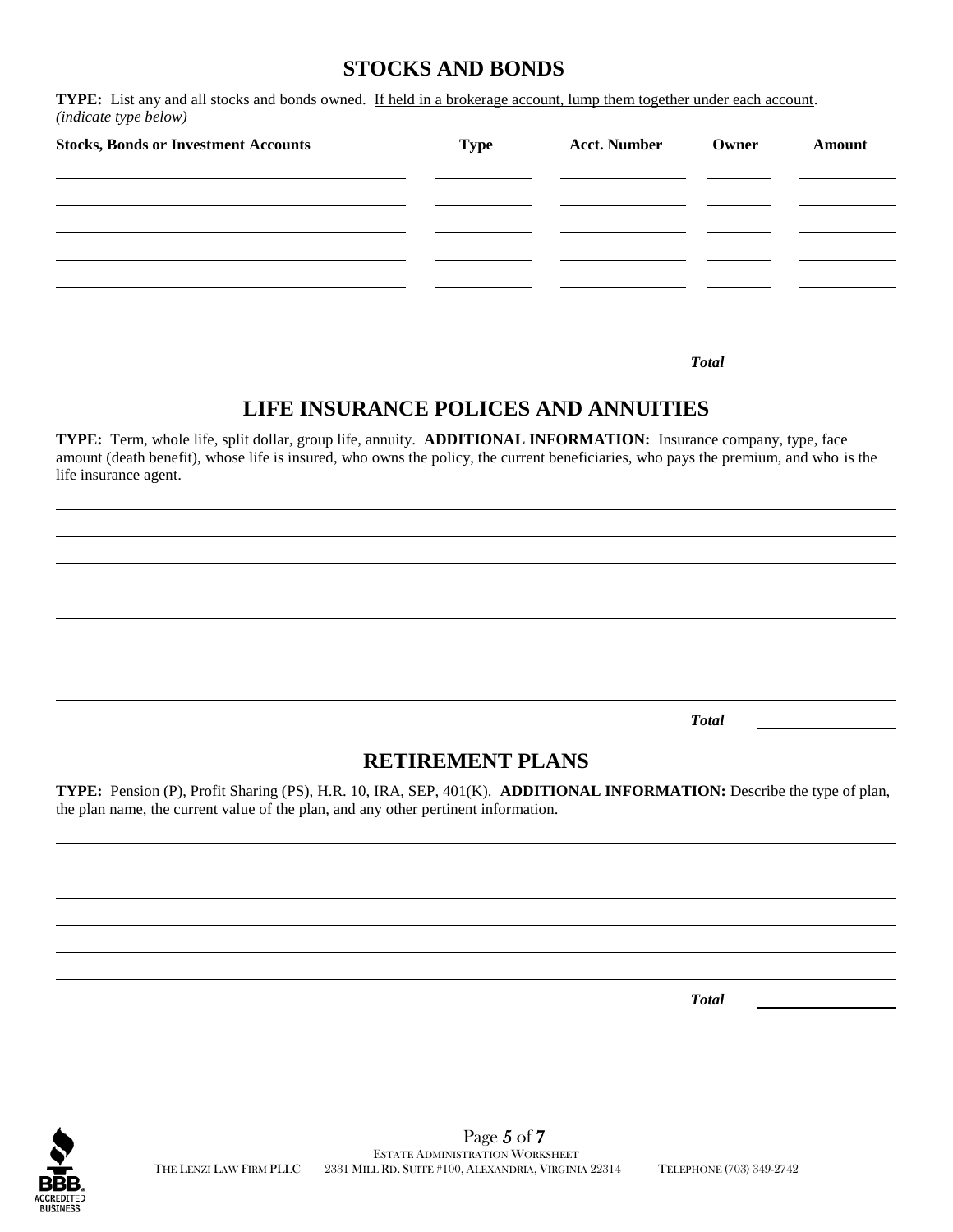#### **BUSINESS INTERESTS**

**TYPE:** General and Limited Partnerships, Sole Proprietorships, privately owned corporations, professional corporations, oil interests, farm and ranch interests. **ADDITIONAL INFORMATION:** Give a description of the interests, who has the interest, the ownership interests, and the estimated value of the interests.

|                                                                                                |                             |                 | <b>Total</b> |                |
|------------------------------------------------------------------------------------------------|-----------------------------|-----------------|--------------|----------------|
|                                                                                                | <b>MONEY OWED</b>           |                 |              |                |
| TYPE: Mortgages or promissory notes payable to decedent, or other moneys owed to the decedent. | Date of                     | <b>Maturity</b> | Owed         | <b>Current</b> |
| <b>Name of Debtor</b>                                                                          | <b>Note</b>                 | <b>Date</b>     | to           | <b>Balance</b> |
|                                                                                                |                             |                 |              |                |
|                                                                                                |                             |                 |              |                |
|                                                                                                |                             |                 |              |                |
|                                                                                                |                             |                 | <b>Total</b> |                |
|                                                                                                |                             |                 |              |                |
|                                                                                                | <b>OTHER ASSETS OR DEBT</b> |                 |              |                |
| TYPE: Other property is any property that does not fit into any listed category.               |                             |                 |              |                |
| <b>Type</b>                                                                                    |                             |                 | Owner        | <b>Value</b>   |



*Total* **\_\_\_\_\_\_\_\_\_\_\_\_\_\_\_**

 $\mathbb{Z}$  $\sim$ 

 $\sim$